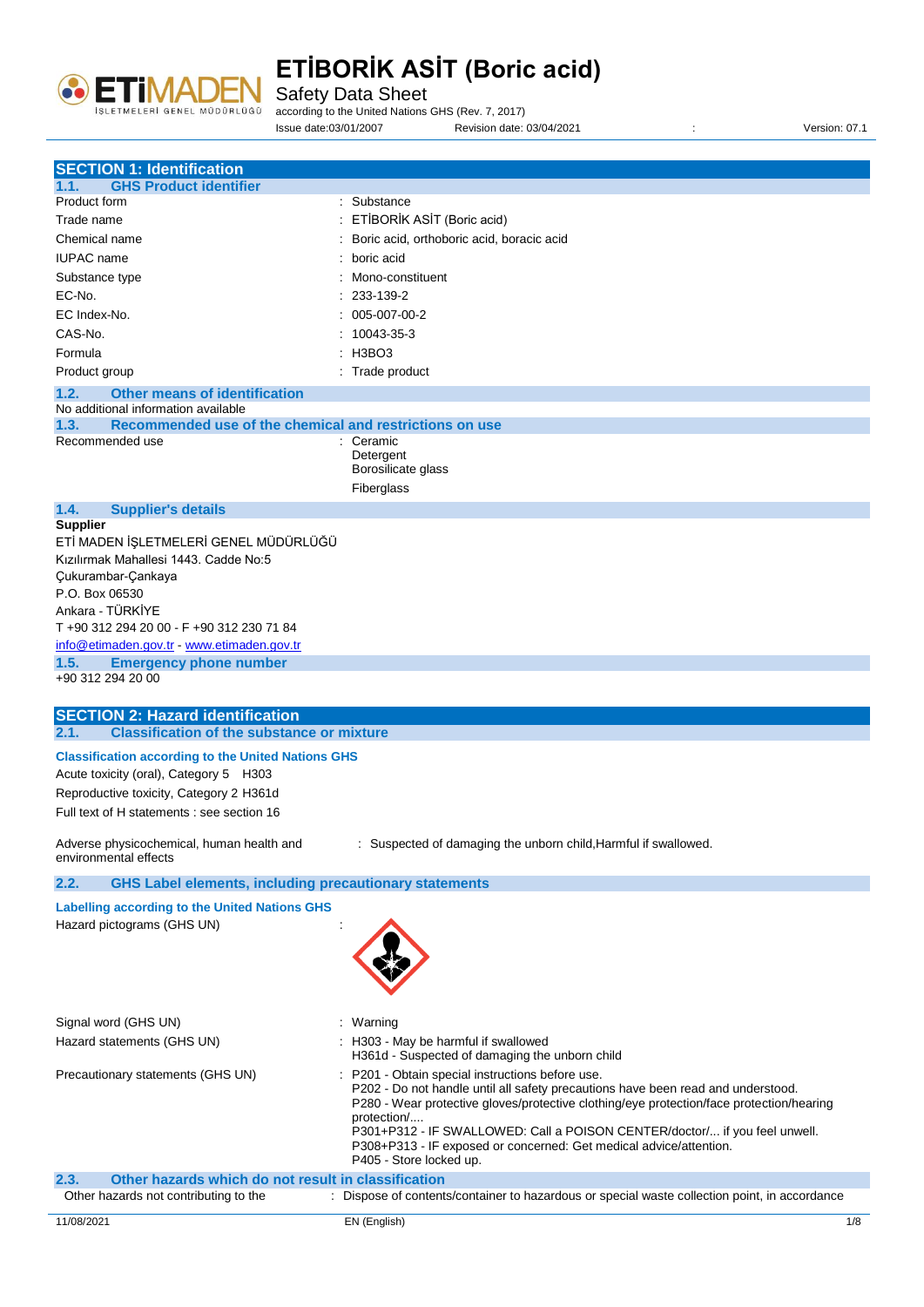Safety Data Sheet

according to the United Nations GHS (Rev. 7, 2017)

classification with local, regional, national and/or international regulation.

| <b>SECTION 3: Composition/information on ingredients</b>                                                                    |                                                               |               |                                                              |
|-----------------------------------------------------------------------------------------------------------------------------|---------------------------------------------------------------|---------------|--------------------------------------------------------------|
| 3.1.<br><b>Substances</b>                                                                                                   |                                                               |               |                                                              |
| Substance type<br>т.<br><b>IUPAC</b> name<br>boric acid<br>Chemical name<br>Substance identification codes: See section 1.1 | Mono-constituent<br>Boric acid, orthoboric acid, boracic acid |               |                                                              |
| <b>Name</b>                                                                                                                 | <b>Product identifier</b>                                     | $\frac{9}{6}$ | <b>Classification according to</b><br>the United Nations GHS |
| <b>Boric Acid</b><br>(Main constituent)                                                                                     | (CAS-No.) 10043-35-3                                          | >99.9         | Acute Tox. 5 (Oral), H303<br>Repr. 2, H361                   |

#### Full text of H-statements: see section 16

**3.2. Mixtures** Not applicable

| <b>SECTION 4: First-aid measures</b>                                                         |                                                                                                                                             |  |
|----------------------------------------------------------------------------------------------|---------------------------------------------------------------------------------------------------------------------------------------------|--|
| <b>Description of necessary first-aid measures</b><br>4.1.                                   |                                                                                                                                             |  |
| First-aid measures general                                                                   | : IF exposed or concerned: Get medical advice/attention. Call a poison center or a doctor if you<br>feel unwell.                            |  |
| First-aid measures after inhalation                                                          | : Remove person to fresh air and keep comfortable for breathing.                                                                            |  |
| First-aid measures after skin contact                                                        | : Wash skin with plenty of water.                                                                                                           |  |
| First-aid measures after eye contact                                                         | Rinse eyes with water as a precaution.                                                                                                      |  |
| First-aid measures after ingestion                                                           | : Rinse mouth. Call a poison center or a doctor if you feel unwell.                                                                         |  |
| Most important symptoms/effects, acute and delayed<br>4.2.                                   |                                                                                                                                             |  |
| No additional information available                                                          |                                                                                                                                             |  |
| Indication of immediate medical attention and special treatment needed, if necessary<br>4.3. |                                                                                                                                             |  |
| Treat symptomatically.                                                                       |                                                                                                                                             |  |
|                                                                                              |                                                                                                                                             |  |
| <b>SECTION 5: Fire-fighting measures</b>                                                     |                                                                                                                                             |  |
| <b>Suitable extinguishing media</b><br>5.1.                                                  |                                                                                                                                             |  |
| Suitable extinguishing media                                                                 | : Water spray. Dry powder. Foam.                                                                                                            |  |
| 5.2.<br>Specific hazards arising from the chemical                                           |                                                                                                                                             |  |
| Hazardous decomposition products in case of fire : Toxic fumes may be released.              |                                                                                                                                             |  |
| 5.3.<br><b>Special protective actions for fire-fighters</b>                                  |                                                                                                                                             |  |
| Protection during firefighting                                                               | : Do not attempt to take action without suitable protective equipment. Self-contained breathing<br>apparatus. Complete protective clothing. |  |

| <b>SECTION 6: Accidental release measures</b> |                                                                     |                                                                                                                                                                                                            |
|-----------------------------------------------|---------------------------------------------------------------------|------------------------------------------------------------------------------------------------------------------------------------------------------------------------------------------------------------|
| 6.1.                                          | Personal precautions, protective equipment and emergency procedures |                                                                                                                                                                                                            |
| 6.1.1.                                        | For non-emergency personnel                                         |                                                                                                                                                                                                            |
|                                               | Emergency procedures                                                | : Ventilate spillage area.                                                                                                                                                                                 |
| 6.1.2.                                        | For emergency responders                                            |                                                                                                                                                                                                            |
|                                               | Protective equipment                                                | : Do not attempt to take action without suitable protective equipment. For further information<br>refer to section 8: "Exposure controls/personal protection".                                             |
| 6.2.                                          | <b>Environmental precautions</b>                                    |                                                                                                                                                                                                            |
|                                               | Avoid release to the environment.                                   |                                                                                                                                                                                                            |
| 6.3.                                          | Methods and materials for containment and cleaning up               |                                                                                                                                                                                                            |
| Methods for cleaning up                       |                                                                     | : Mechanically recover the product. Notify authorities if product enters sewers or public waters.                                                                                                          |
|                                               | Other information                                                   | : Dispose of materials or solid residues at an authorized site.                                                                                                                                            |
|                                               | <b>SECTION 7: Handling and storage</b>                              |                                                                                                                                                                                                            |
| 7.1.                                          | <b>Precautions for safe handling</b>                                |                                                                                                                                                                                                            |
|                                               | Precautions for safe handling                                       | : Ensure good ventilation of the work station. Obtain special instructions before use. Do not<br>handle until all safety precautions have been read and understood. Wear personal protective<br>equipment. |
|                                               | Hygiene measures                                                    | Do not eat, drink or smoke when using this product. Always wash hands after handling the<br>product.                                                                                                       |
| 7.2.                                          | <b>Conditions for safe storage, including any incompatibilities</b> |                                                                                                                                                                                                            |
|                                               | Storage conditions                                                  | : Store locked up. Store in a well-ventilated place. Keep cool.                                                                                                                                            |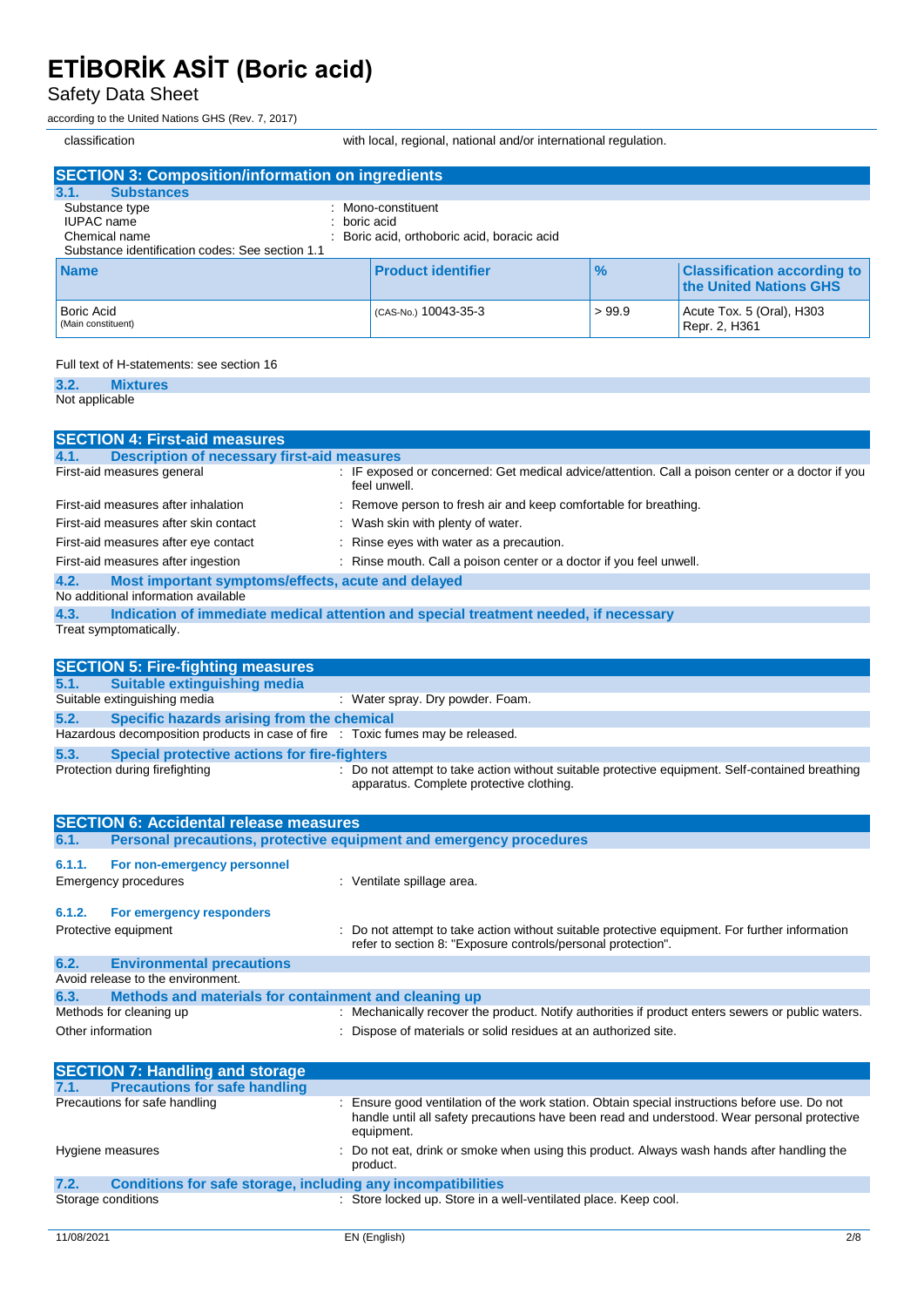Safety Data Sheet

according to the United Nations GHS (Rev. 7, 2017)

| <b>SECTION 8: Exposure controls/personal protection</b>                |                                                                             |  |
|------------------------------------------------------------------------|-----------------------------------------------------------------------------|--|
| <b>Control parameters</b><br>8.1.                                      |                                                                             |  |
| ETİBORİK ASİT (Boric acid) (10043-35-3)                                |                                                                             |  |
| <b>DNEL/DMEL (Workers)</b>                                             |                                                                             |  |
| Long-term - systemic effects, dermal                                   | 392 mg/kg bodyweight/day                                                    |  |
| Long-term - systemic effects, inhalation                               | $8.3 \text{ mg/m}^3$                                                        |  |
| <b>DNEL/DMEL (General population)</b>                                  |                                                                             |  |
| Acute - systemic effects, oral                                         | 0.98 mg/kg bodyweight/day                                                   |  |
| Long-term - systemic effects, oral                                     | 0.98 mg/kg bodyweight/day                                                   |  |
| Long-term - systemic effects, inhalation                               | 4.15 mg/m <sup>3</sup>                                                      |  |
| Long-term - systemic effects, dermal                                   | 196 mg/kg bodyweight/day                                                    |  |
| <b>PNEC (Water)</b>                                                    |                                                                             |  |
| PNEC aqua (freshwater)                                                 | $2.9$ mg/l                                                                  |  |
| PNEC aqua (marine water)                                               | $2.9$ mg/l                                                                  |  |
| PNEC aqua (intermittent, freshwater)                                   | 13.7 mg/l                                                                   |  |
| <b>PNEC (Soil)</b>                                                     |                                                                             |  |
| PNEC soil                                                              | 5.7 mg/kg dwt                                                               |  |
| <b>PNEC (STP)</b>                                                      |                                                                             |  |
| PNEC sewage treatment plant                                            | $10 \text{ mg/l}$                                                           |  |
| 8.2.<br><b>Appropriate engineering controls</b>                        |                                                                             |  |
| Appropriate engineering controls                                       | : Ensure good ventilation of the work station.                              |  |
| Environmental exposure controls<br>: Avoid release to the environment. |                                                                             |  |
| 83                                                                     | Individual protection measures, such as personal protective equipment (PPF) |  |

| 8.3.                     | Individual protection measures, such as personal protective equipment (PPE) |  |  |
|--------------------------|-----------------------------------------------------------------------------|--|--|
| Hand protection          | : Protective gloves                                                         |  |  |
| Eye protection           | : Safety glasses                                                            |  |  |
| Skin and body protection | : Wear suitable protective clothing                                         |  |  |
| Respiratory protection   | : [In case of inadequate ventilation] wear respiratory protection.          |  |  |

Personal protective equipment symbol(s)



#### **8.4. Exposure limit values for the other components** No additional information available

| <b>SECTION 9: Physical and chemical properties</b>    |                                    |  |
|-------------------------------------------------------|------------------------------------|--|
| <b>Basic physical and chemical properties</b><br>9.1. |                                    |  |
| Physical state                                        | : Solid                            |  |
| Molecular mass                                        | $: 61.83$ g/mol                    |  |
| Colour                                                | : white.                           |  |
| Odour                                                 | : odourless.                       |  |
| Odour threshold                                       | : Not available                    |  |
| Melting point                                         | : 450 °C                           |  |
| Freezing point                                        | $\therefore$ 450 °C Not applicable |  |
| Boiling point                                         | : 1860                             |  |
| Flammability (solid, gas)                             | : Not applicable                   |  |
| <b>Explosive limits</b>                               | : Not applicable                   |  |
| Lower explosive limit (LEL)                           | : Not applicable                   |  |
|                                                       |                                    |  |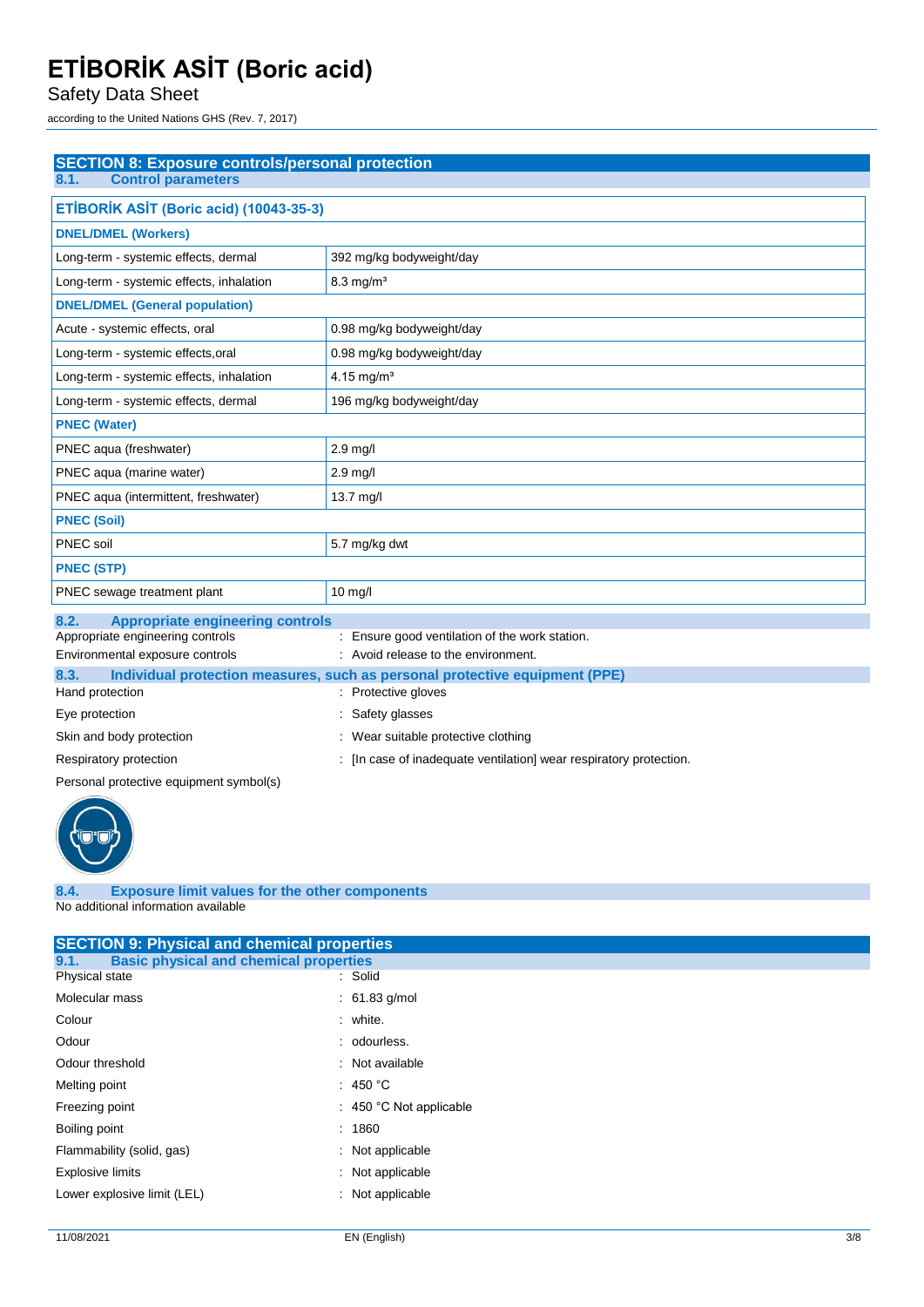#### Safety Data Sheet

according to the United Nations GHS (Rev. 7, 2017)

| Upper explosive limit (UEL)                                                 | : Not applicable                                                        |  |
|-----------------------------------------------------------------------------|-------------------------------------------------------------------------|--|
| Flash point                                                                 | : Non flammable                                                         |  |
| Auto-ignition temperature                                                   | Not applicable                                                          |  |
| Decomposition temperature                                                   | 300 °C 169 to HBO2-1 1/2 H2O                                            |  |
| рH                                                                          | : 5.13 1.0 % solution                                                   |  |
| pH solution                                                                 | : Not available                                                         |  |
| Viscosity, kinematic (calculated value) (40 °C)                             | : Not applicable                                                        |  |
| Partition coefficient n-octanol/water (Log Kow)                             | : Not available                                                         |  |
| Vapour pressure                                                             | : Negligible $@20C$                                                     |  |
| Vapour pressure at 50 °C                                                    | : Not available                                                         |  |
| Density                                                                     | : $1489$ kg/m <sup>3</sup> Type: 'density' Temp.: 23 °C                 |  |
| Relative density                                                            | : 1.49 Type: 'relative density' Temp.: 23 $^{\circ}$ C                  |  |
| Relative vapour density at 20 °C                                            | : Not applicable                                                        |  |
| Solubility                                                                  | : Water: 4.94 – 37.9 (1.0 % solution) @ 20 C - (1.0 % solution) @ 100 C |  |
| Particle size                                                               | : Not available                                                         |  |
| Particle size distribution                                                  | : Not available                                                         |  |
| Particle shape                                                              | Not available                                                           |  |
| Particle aspect ratio                                                       | Not available                                                           |  |
| Particle specific surface area                                              | : Not available                                                         |  |
| Data relevant with regard to physical hazard classes (supplemental)<br>9.2. |                                                                         |  |
| No additional information available                                         |                                                                         |  |
| <b>SECTION 10: Stability and reactivity</b>                                 |                                                                         |  |

| <b>SECTION 10: Stability and reactivity</b>                                                          |                                                                                                                                                                 |  |  |
|------------------------------------------------------------------------------------------------------|-----------------------------------------------------------------------------------------------------------------------------------------------------------------|--|--|
| 10.1.<br><b>Reactivity</b>                                                                           |                                                                                                                                                                 |  |  |
| The product is non-reactive under normal conditions of use, storage and transport.                   |                                                                                                                                                                 |  |  |
| 10.2.<br><b>Chemical stability</b>                                                                   |                                                                                                                                                                 |  |  |
| Stable under normal conditions.                                                                      |                                                                                                                                                                 |  |  |
| 10.3.                                                                                                | <b>Possibility of hazardous reactions</b>                                                                                                                       |  |  |
| No dangerous reactions known under normal conditions of use.                                         |                                                                                                                                                                 |  |  |
| <b>Conditions to avoid</b><br>10.4.                                                                  |                                                                                                                                                                 |  |  |
| None under recommended storage and handling conditions (see section 7).                              |                                                                                                                                                                 |  |  |
| 10.5.                                                                                                | Incompatible materials                                                                                                                                          |  |  |
| No additional information available                                                                  |                                                                                                                                                                 |  |  |
| <b>Hazardous decomposition products</b><br>10.6.                                                     |                                                                                                                                                                 |  |  |
| Under normal conditions of storage and use, hazardous decomposition products should not be produced. |                                                                                                                                                                 |  |  |
|                                                                                                      |                                                                                                                                                                 |  |  |
| <b>SECTION 11: Toxicological information</b>                                                         |                                                                                                                                                                 |  |  |
| <b>Information on toxicological effects</b><br>11.1.                                                 |                                                                                                                                                                 |  |  |
| Acute toxicity (oral)                                                                                | : May be harmful if swallowed.                                                                                                                                  |  |  |
| : Not classified<br>Acute toxicity (dermal)                                                          |                                                                                                                                                                 |  |  |
| Acute toxicity (inhalation)<br>: Not classified                                                      |                                                                                                                                                                 |  |  |
| ETİBORİK ASİT (Boric acid) (10043-35-3)                                                              |                                                                                                                                                                 |  |  |
|                                                                                                      |                                                                                                                                                                 |  |  |
| LD50 oral rat                                                                                        | > 2600 mg/kg bodyweight Animal: rat, Animal sex: male, Guideline: OECD Guideline 401 (Acute<br>Oral Toxicity), Guideline: EU Method B.1 (Acute Toxicity (Oral)) |  |  |

| LC50 inhalation rat (mg/l) | > 2.12 mg/l air Animal: rat, Guideline: OECD Guideline 403 (Acute Inhalation Toxicity),<br>Guideline: other: USEPA FIFRA 40 CFR Part 160 |  |
|----------------------------|------------------------------------------------------------------------------------------------------------------------------------------|--|
| Skin corrosion/irritation  | : Not classified<br>pH: 5.13 1.0 % solution                                                                                              |  |

| <b>PIT. 0.10 1.0 70 SUILLIUIT</b> |
|-----------------------------------|
| : Not classified                  |
| pH: 5.13 1.0 % solution           |
| : Not classified                  |
| : Not classified                  |
|                                   |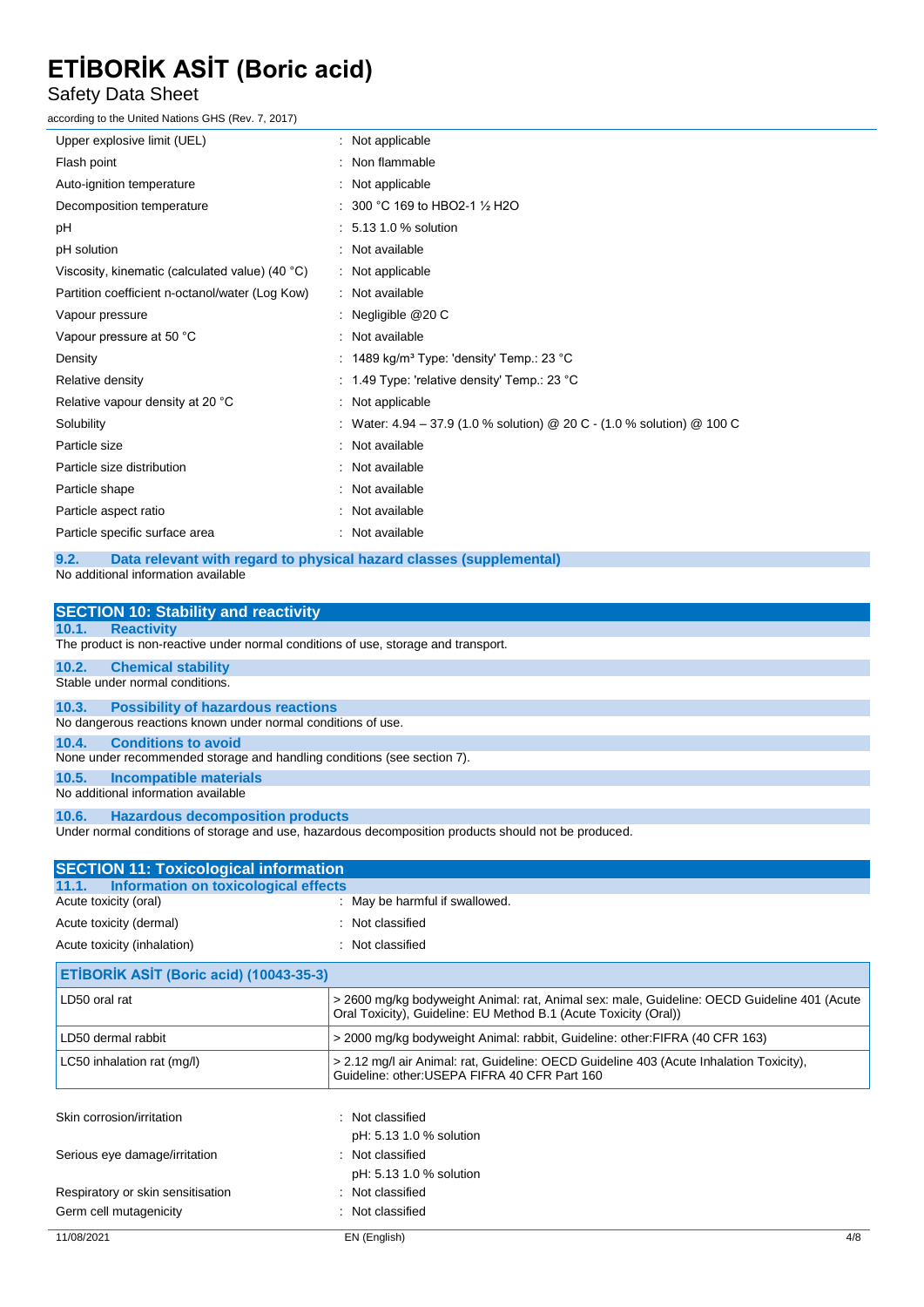#### Safety Data Sheet

according to the United Nations GHS (Rev. 7, 2017)

| Carcinogenicity                         | : Not classified                                       |  |
|-----------------------------------------|--------------------------------------------------------|--|
| Reproductive toxicity                   | : Suspected of damaging fertility or the unborn child. |  |
| STOT-single exposure                    | : Not classified                                       |  |
| STOT-repeated exposure                  | : Not classified                                       |  |
| Aspiration hazard                       | Not classified<br>÷                                    |  |
| ETİBORİK ASİT (Boric acid) (10043-35-3) |                                                        |  |
| Viscosity, kinematic                    | Not applicable                                         |  |

| <b>SECTION 12: Ecological information</b>                                     |                                                                                                                              |  |  |
|-------------------------------------------------------------------------------|------------------------------------------------------------------------------------------------------------------------------|--|--|
| <b>Toxicity</b><br>12.1.                                                      |                                                                                                                              |  |  |
| Ecology - general                                                             | : The product is not considered harmful to aquatic organisms nor to cause long-term adverse<br>effects in the environment.   |  |  |
| (acute)                                                                       | Hazardous to the aquatic environment, short-term : Not classified                                                            |  |  |
| Hazardous to the aquatic environment, long-term : Not classified<br>(chronic) |                                                                                                                              |  |  |
| ETİBORİK ASİT (Boric acid) (10043-35-3)                                       |                                                                                                                              |  |  |
| LC50 - Fish [1]                                                               | 79.7 mg/l Test organisms (species): Pimephales promelas                                                                      |  |  |
| LC50 - Fish [2]                                                               | 74 mg/l Test organisms (species): Limanda limanda                                                                            |  |  |
| EC50 72h - Algae [1]                                                          | 66 mg/l Test organisms (species): Phaeodactylum tricornutum                                                                  |  |  |
| EC50 72h - Algae [2]                                                          | 54 mg/l Test organisms (species): Phaeodactylum tricornutum                                                                  |  |  |
| NOEC chronic fish                                                             | 6.4 mg/l Test organisms (species): Danio rerio (previous name: Brachydanio rerio) Duration: '34<br>ď                         |  |  |
| <b>Persistence and degradability</b><br>12.2.                                 |                                                                                                                              |  |  |
| ETİBORİK ASİT (Boric acid) (10043-35-3)                                       |                                                                                                                              |  |  |
| Persistence and degradability                                                 | Boron is naturally occuring and ubiquitous in the environment. Boric acid decomposes in the<br>environmen to natural borate. |  |  |
| 12.3.<br><b>Bioaccumulative potential</b>                                     |                                                                                                                              |  |  |
| ETİBORİK ASİT (Boric acid) (10043-35-3)                                       |                                                                                                                              |  |  |
| Bioaccumulative potential                                                     | Not bioaccumulative.                                                                                                         |  |  |
| <b>Mobility in soil</b><br>12.4.                                              |                                                                                                                              |  |  |
| ETİBORİK ASİT (Boric acid) (10043-35-3)                                       |                                                                                                                              |  |  |
| Mobility in soil                                                              | The product is soluble in water and is leachable through normal soil.                                                        |  |  |
| 12.5.<br><b>Other adverse effects</b>                                         |                                                                                                                              |  |  |
| Ozone                                                                         | Not classified                                                                                                               |  |  |
| Other adverse effects                                                         | No additional information available                                                                                          |  |  |

|       | <b>SECTION 13: Disposal considerations</b> |                                                                                             |
|-------|--------------------------------------------|---------------------------------------------------------------------------------------------|
| 13.1. | Disposal methods                           |                                                                                             |
|       | Waste treatment methods                    | Dispose of contents/container in accordance with licensed collector's sorting instructions. |

| <b>SECTION 14: Transport information</b> |              |             |
|------------------------------------------|--------------|-------------|
| In accordance with IMDG / IATA / UN RTDG |              |             |
| <b>UN RTDG</b>                           | <b>IMDG</b>  | <b>IATA</b> |
| 14.1.<br>UN number                       |              |             |
| Not regulated for transport              |              |             |
| 11/08/2021                               | EN (English) | 5/8         |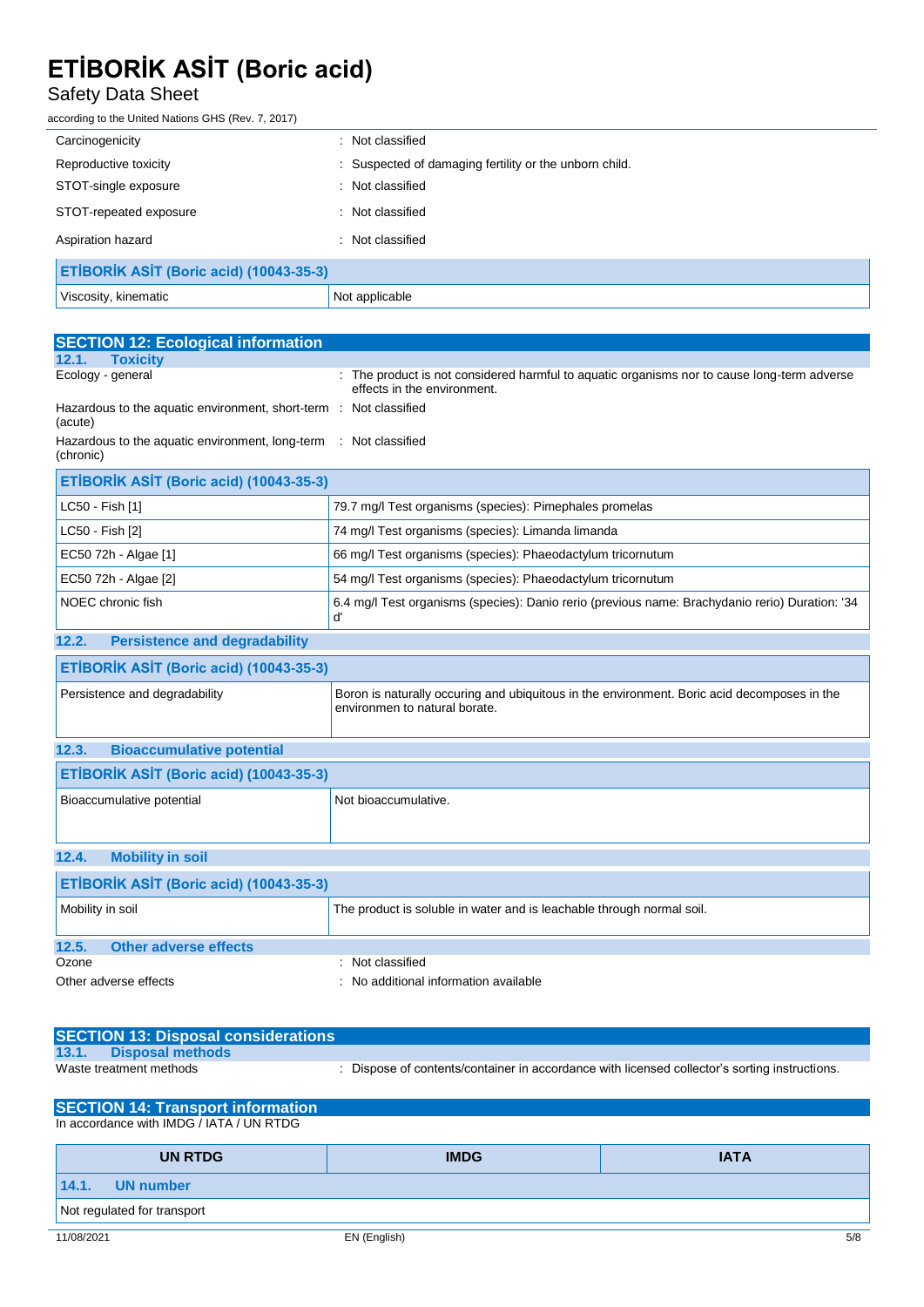Safety Data Sheet

according to the United Nations GHS (Rev. 7, 2017)

| <b>UN Proper Shipping Name</b><br>14.2.            |                                                           |                                   |
|----------------------------------------------------|-----------------------------------------------------------|-----------------------------------|
| Not applicable                                     | Not applicable                                            | Not applicable                    |
|                                                    |                                                           |                                   |
| <b>Transport hazard class(es)</b><br>14.3.         |                                                           |                                   |
| Not applicable                                     | Not applicable                                            | Not applicable                    |
|                                                    |                                                           |                                   |
| Not applicable<br>Not applicable<br>Not applicable |                                                           |                                   |
| <b>Packing group</b><br>14.4.                      |                                                           |                                   |
| Not applicable                                     | Not applicable                                            | Not applicable                    |
|                                                    |                                                           |                                   |
| <b>Environmental hazards</b><br>14.5.              |                                                           |                                   |
| Dangerous for the environment: No                  | Dangerous for the environment: No<br>Marine pollutant: No | Dangerous for the environment: No |
| No supplementary information available             |                                                           |                                   |
|                                                    |                                                           |                                   |

#### **14.6. Special precautions for user**

**- UN RTDG** No data available **- IMDG** No data available **- IATA** No data available

**14.7. Transport in bulk according to IMO instruments**

Not applicable

| <b>SECTION 15: Regulatory information</b> |                                                                                                                                                                                                                                                                                                                                                                                                                                                                                                                                                                                    |
|-------------------------------------------|------------------------------------------------------------------------------------------------------------------------------------------------------------------------------------------------------------------------------------------------------------------------------------------------------------------------------------------------------------------------------------------------------------------------------------------------------------------------------------------------------------------------------------------------------------------------------------|
| 15.1.                                     | Safety, health and environmental requiations specific for the product in question                                                                                                                                                                                                                                                                                                                                                                                                                                                                                                  |
| Regulatory reference                      | : Listed on ELINCS (European List of Notified Chemical Substances)<br>Listed on KECL/KECI (Korean Existing Chemicals Inventory)<br>Listed on NZIoC (New Zealand Inventory of Chemicals)<br>Listed on PICCS (Philippines Inventory of Chemicals and Chemical Substances)<br>Listed on the AICS (Australian Inventory of Chemical Substances)<br>Listed on the Canadian DSL (Domestic Substances List)<br>Listed on the United States TSCA (Toxic Substances Control Act) inventory<br>Listed on IECSC (Inventory of Existing Chemical Substances Produced or Imported in<br>China). |

| <b>SECTION 16: Other information</b> |                          |  |
|--------------------------------------|--------------------------|--|
| Issue date<br>Revision date          | 03/01/2007<br>03/04/2021 |  |
| Indication of changes:               |                          |  |

Added.

| <b>Section</b> | <b>Changed item</b> | Change   | <b>Comments</b>                                                                                                                                                                                                |
|----------------|---------------------|----------|----------------------------------------------------------------------------------------------------------------------------------------------------------------------------------------------------------------|
|                |                     |          |                                                                                                                                                                                                                |
|                |                     | Added    | This SDS was updated in accordance with<br>the GHS (Rev.6) (2015)-Guidance on the<br>Compilation of Safety data Sheets.<br>This SDS was updated in line with "Eti<br>Maden Corporate Identity" (January, 2016) |
|                |                     | Modified | This SDS was updated in accordance with<br>the IMO resolution MSC.393(95). (January,<br>2017)                                                                                                                  |
|                |                     | Added    | This SDS was updated in line with<br>"Standardization and Simplification of Bag<br>Printings" (January, 2018)                                                                                                  |
|                |                     | Added    | This SDS was updated to include K-REACH<br>Registration number. (February, 2019)                                                                                                                               |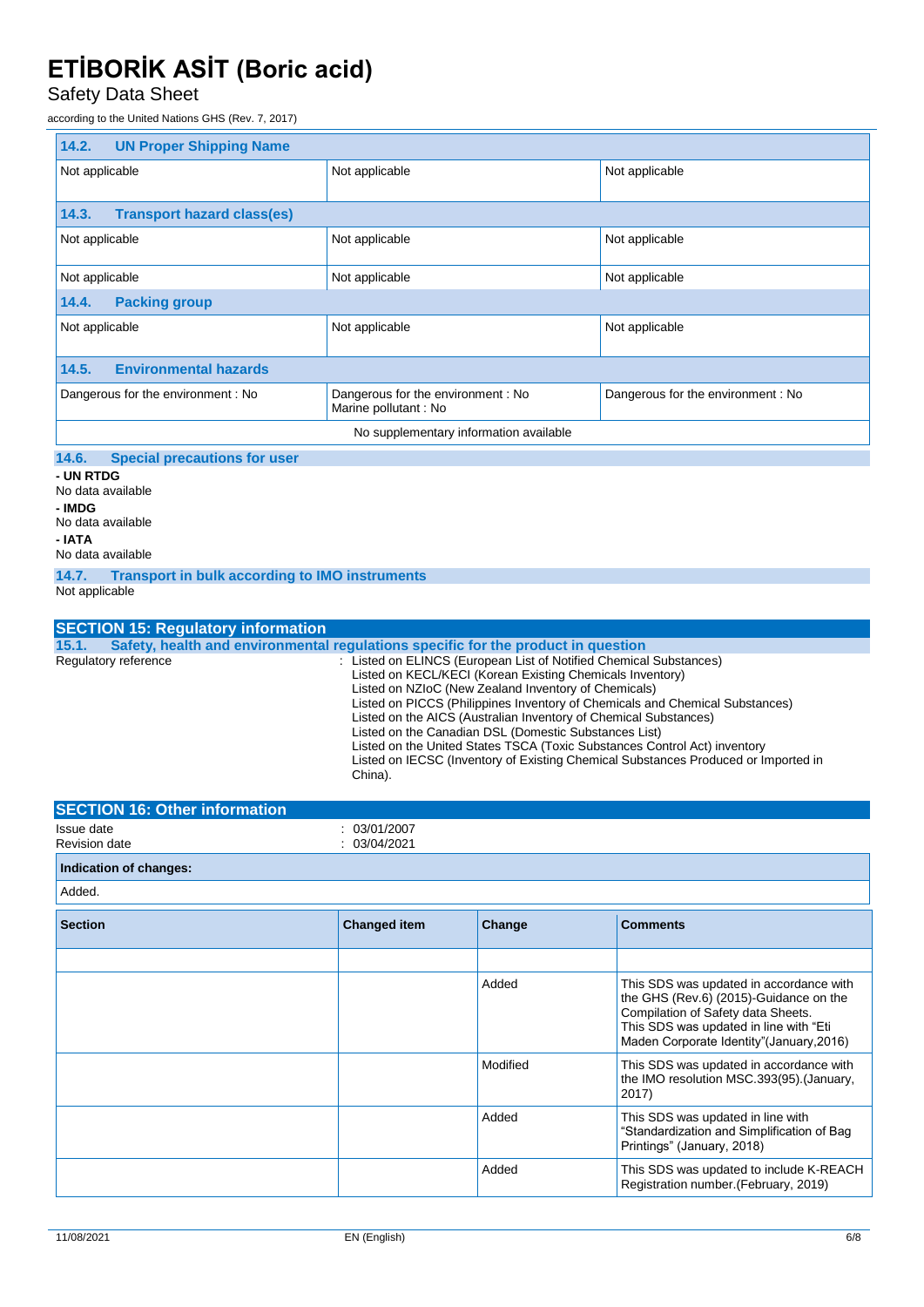#### Safety Data Sheet

according to the United Nations GHS (Rev. 7, 2017)

| Abbreviations and acronyms | : CAS-No. - Chemical Abstract Service number<br>ADN - European Agreement concerning the International Carriage of Dangerous Goods by                                                          |
|----------------------------|-----------------------------------------------------------------------------------------------------------------------------------------------------------------------------------------------|
|                            | <b>Inland Waterways</b>                                                                                                                                                                       |
|                            | ATE - Acute Toxicity Estimate                                                                                                                                                                 |
|                            | ADR - European Agreement concerning the International Carriage of Dangerous Goods by<br>Road                                                                                                  |
|                            | BCF - Bioconcentration factor                                                                                                                                                                 |
|                            | BLV - Biological limit value                                                                                                                                                                  |
|                            | BOD - Biochemical oxygen demand (BOD)                                                                                                                                                         |
|                            | CLP - Classification Labelling Packaging Regulation; Regulation (EC) No 1272/2008                                                                                                             |
|                            | COD - Chemical oxygen demand (COD)                                                                                                                                                            |
|                            | DMEL - Derived Minimal Effect level                                                                                                                                                           |
|                            | DNEL - Derived-No Effect Level                                                                                                                                                                |
|                            | EC50 - Median effective concentration                                                                                                                                                         |
|                            | EC-No. - European Community number                                                                                                                                                            |
|                            | ED - Endocrine disrupting properties                                                                                                                                                          |
|                            | <b>EN</b> - European Standard                                                                                                                                                                 |
|                            | IARC - International Agency for Research on Cancer                                                                                                                                            |
|                            | IATA - International Air Transport Association                                                                                                                                                |
|                            | <b>IMDG</b> - International Maritime Dangerous Goods                                                                                                                                          |
|                            | <b>IOELV</b> - Indicative Occupational Exposure Limit Value<br>LC50 - Median lethal concentration                                                                                             |
|                            | LD50 - Median lethal dose                                                                                                                                                                     |
|                            | LOAEL - Lowest Observed Adverse Effect Level                                                                                                                                                  |
|                            | N.O.S. - Not Otherwise Specified                                                                                                                                                              |
|                            | NOAEC - No-Observed Adverse Effect Concentration                                                                                                                                              |
|                            | NOAEL - No-Observed Adverse Effect Level                                                                                                                                                      |
|                            | NOEC - No-Observed Effect Concentration                                                                                                                                                       |
|                            | OECD - Organisation for Economic Co-operation and Development                                                                                                                                 |
|                            | OEL - Occupational Exposure Limit                                                                                                                                                             |
|                            | PBT - Persistent Bioaccumulative Toxic                                                                                                                                                        |
|                            | <b>PNEC</b> - Predicted No-Effect Concentration                                                                                                                                               |
|                            | REACH - Registration, Evaluation, Authorisation and Restriction of Chemicals Regulation<br>(EC) No 1907/2006                                                                                  |
|                            | RID - Regulations concerning the International Carriage of Dangerous Goods by Rail<br>SDS - Safety Data Sheet                                                                                 |
|                            | STP - Sewage treatment plant                                                                                                                                                                  |
|                            | ThOD - Theoretical oxygen demand (ThOD)                                                                                                                                                       |
|                            | TLM - Median Tolerance Limit                                                                                                                                                                  |
|                            | <b>TRGS - Technical Rules for Hazardous Substances</b>                                                                                                                                        |
|                            | VOC - Volatile Organic Compounds                                                                                                                                                              |
|                            | vPvB - Very Persistent and Very Bioaccumulative<br>WGK - Water Hazard Class                                                                                                                   |
| Training advice            | : Normal use of this product shall imply use in accordance with the instructions on the                                                                                                       |
|                            | packaging.                                                                                                                                                                                    |
| Other information          | : DISCLAIMER OF LIABILITY The information in this SDS was obtained from sources which                                                                                                         |
|                            | we believe are reliable. However, the information is provided without any warranty, express                                                                                                   |
|                            | or implied, regarding its correctness. The conditions or methods of handling, storage, use or                                                                                                 |
|                            | disposal of the product are beyond our control and may be beyond our knowledge. For this                                                                                                      |
|                            | and other reasons, we do not assume responsibility and expressly disclaim liability for loss,                                                                                                 |
|                            | damage or expense arising out of or in any way connected with the handling, storage, use or<br>disposal of the product. This SDS was prepared and is to be used only for this product. If the |

| Full text of H-statements & Precautionary statements (GHS UN): |                                                                                                  |
|----------------------------------------------------------------|--------------------------------------------------------------------------------------------------|
| H303                                                           | May be harmful if swallowed                                                                      |
| H361                                                           | Suspected of damaging fertility or the unborn child                                              |
| P <sub>201</sub>                                               | Obtain special instructions before use.                                                          |
| P <sub>202</sub>                                               | Do not handle until all safety precautions have been read and understood.                        |
| P <sub>280</sub>                                               | Wear protective gloves/protective clothing/eye protection/face protection/hearing<br>protection/ |
| P301+P312                                                      | IF SWALLOWED: Call a POISON CENTER/doctor/ if you feel unwell.                                   |
| P308+P313                                                      | IF exposed or concerned: Get medical advice/attention.                                           |

product is used as a component in another product, this SDS information may not be

applicable.